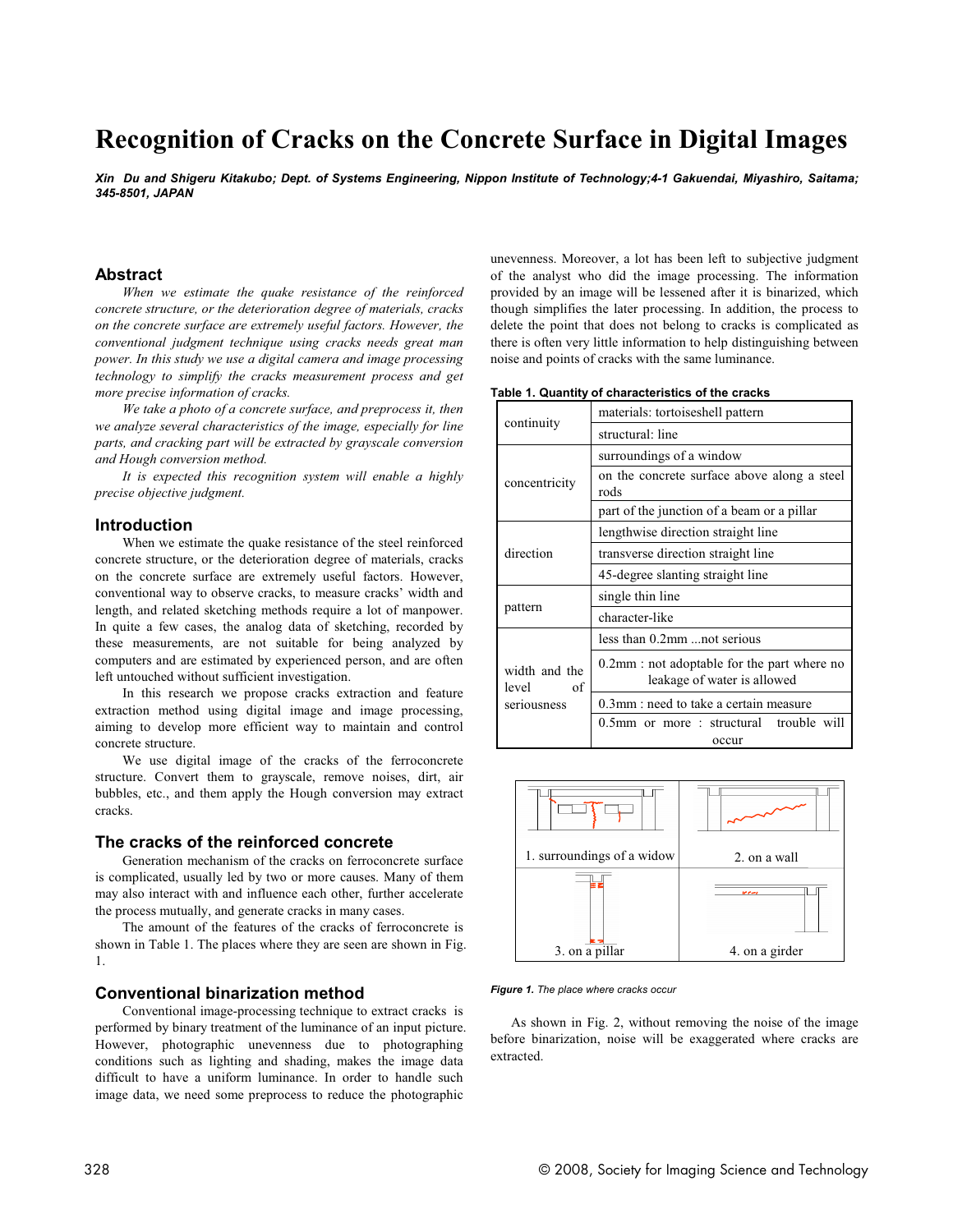

*Figure 2. Binarization without preprocessing; (a) original image (b) binarized image*

#### **Outline of the technique of extracting cracks**

In this research we propose a new method of processing the images of cracks, in the hope to solve the problem in abovementioned conventional techniques. After preprocessed as shown in Fig. 3, cracks are recognized by the Hough conversion.



*Figure 3. Flowchart of cracks extraction with image processing technology*

#### *1. Grayscale conversion*

A grayscale conversion is a method to convert full color image with 256 gradations into 256 continuous tone grayscale image. With only black and white, each pixel is demonstrated as a different luminance.

#### *1.1 Principle of a grayscale conversion*

Let the tone values of red, green and blue of an pixel be *R*, *G* and *B*, respectively. We can calculate a tone value in such a way as shown in Eq. (1), which demands the mean of each value of RGB. Then we can get a grayscale pixel by setting this mean value as the tone value of each new RGB color.

$$
T=(R+G+B)/3 \tag{1}
$$

However, human eyes are more sensitive to blue than to green, which makes us feels blue to be relatively brighter and green gloomier. Thus comes the Eq. (2) taking into account of the abovementioned situation (*T*: output tone value). In this research, we adopt Eq. (2).

#### *2. Hough conversion*

The Hough conversion is effective when the point is notably distributed in a line. That is, even if the straight line varies to some extent, say discontinuously or unevenly distributed, it can still be recognized.

#### *2.1 Principle of the Hough conversion*

For a certain straight line, let  $\rho$  be the length of the perpendicular line P from the origin down to this line and  $\theta$  be the angle between  $P$  and x-axis as in Figure 4(a). Then we can express the straight line as in Eq. (3).

$$
\rho = x \cos \theta + y \sin \theta \tag{3}
$$

Suppose a straight line passes along the point  $(x_0, y_0)$ , then we can get Eq.(4).

$$
\rho = x_0 \cos \theta + y_0 \sin \theta \tag{4}
$$

Here Eq.(4) indicates a group of sine curves on  $\rho-\theta$  space, (Fig. 4 (b)).and it also indicates all the points on this line which passes  $(x_0, y_0)$  in x-y space.



*Figure 4. Hough conversion; (a) edge points of x-y space* (*b*)*locus of ȡ-ș pace*

## **Experiments and results**

#### *1. Algorithm*

#### *1.1 Grayscale conversion*

The algorithm of grayscale conversion is shown in Fig. 5.

#### *1.2 Hough conversion*

The algorithm of the Hough conversion is shown in Fig. 6.

#### *2. Cracks extraction experiment*

An experimental result is described during which the cracks of concrete are extracted by using the abovementioned imageprocessing technique.

The outside of a ferroconcrete building with cracks is firstly shot by a digital camera. The part with cracks is taken out, and processed by grayscale conversion and the Hough conversion. We use three kinds of image on as follows;

- cracks with 45 degrees of slope the wall (Fig. 7),

- cracks that occurred in a chaotic way on an outer wall (Fig. 8),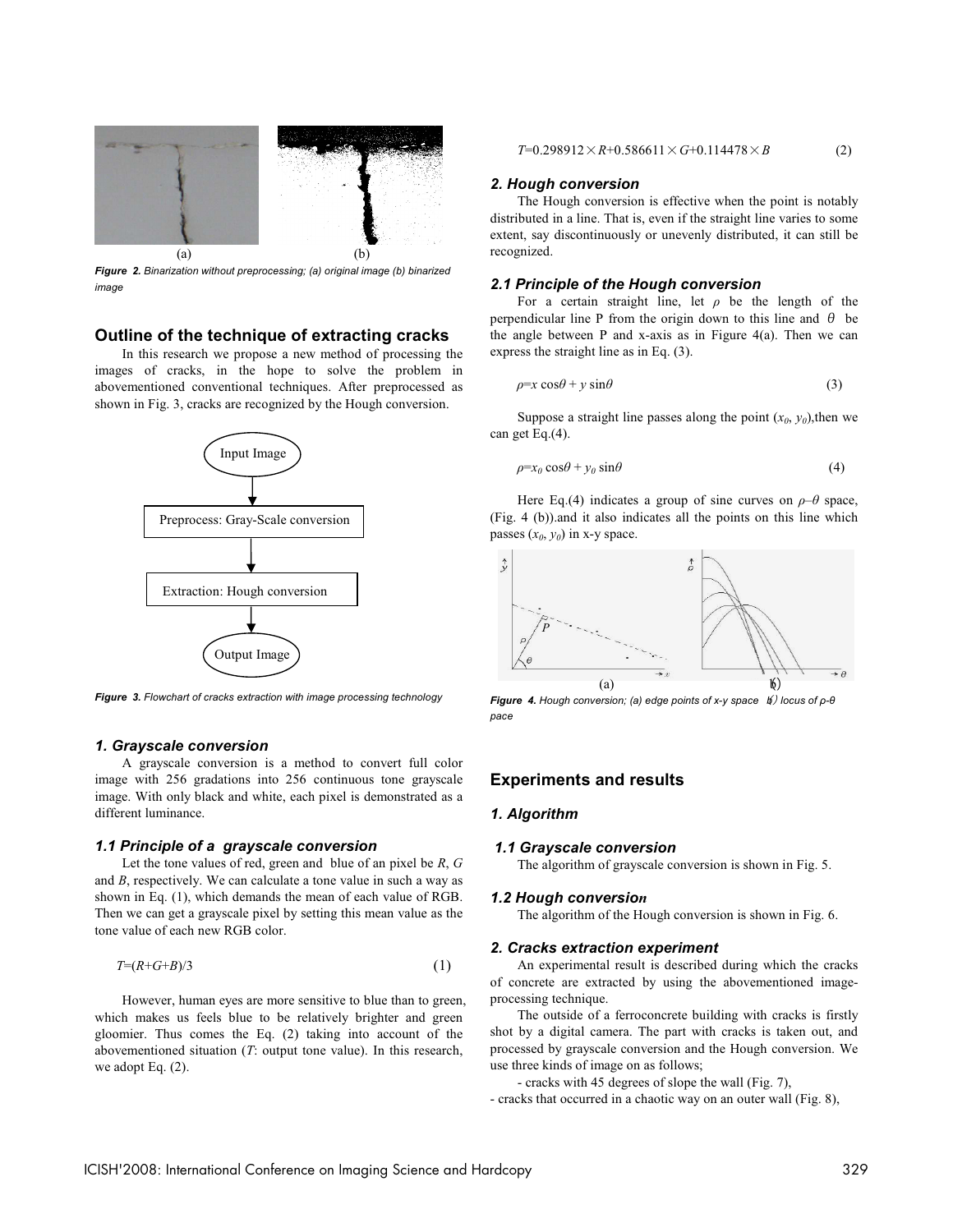- cracks in a crisscross pattern on the beam (Fig. 9).



*Figure 5. Grayscale conversion algorithm*



#### *Figure 6. Hough conversion Algorithm*

#### *Results*

The input images we use are the common pictures of cracks on real buildings and the result is shown in table 2. Cracks with width less than 0.2mm are omitted in this experiment as they are said to be free from danger. One of 3 cracks (34%) of 0.2mm in width was extracted and the other 2 were omitted. 4 of 5 cracks (80%) of 0.3mm was extracted. Cracks of 0.4mm, 0.5mm in width and those wider than 0.5mm can all be extracted with the extraction rate was 100%.







*Figure 7. Cracks with 45 degrees of slope on the wall; (a)original image (b) grayscale (c) Hough*





(c)